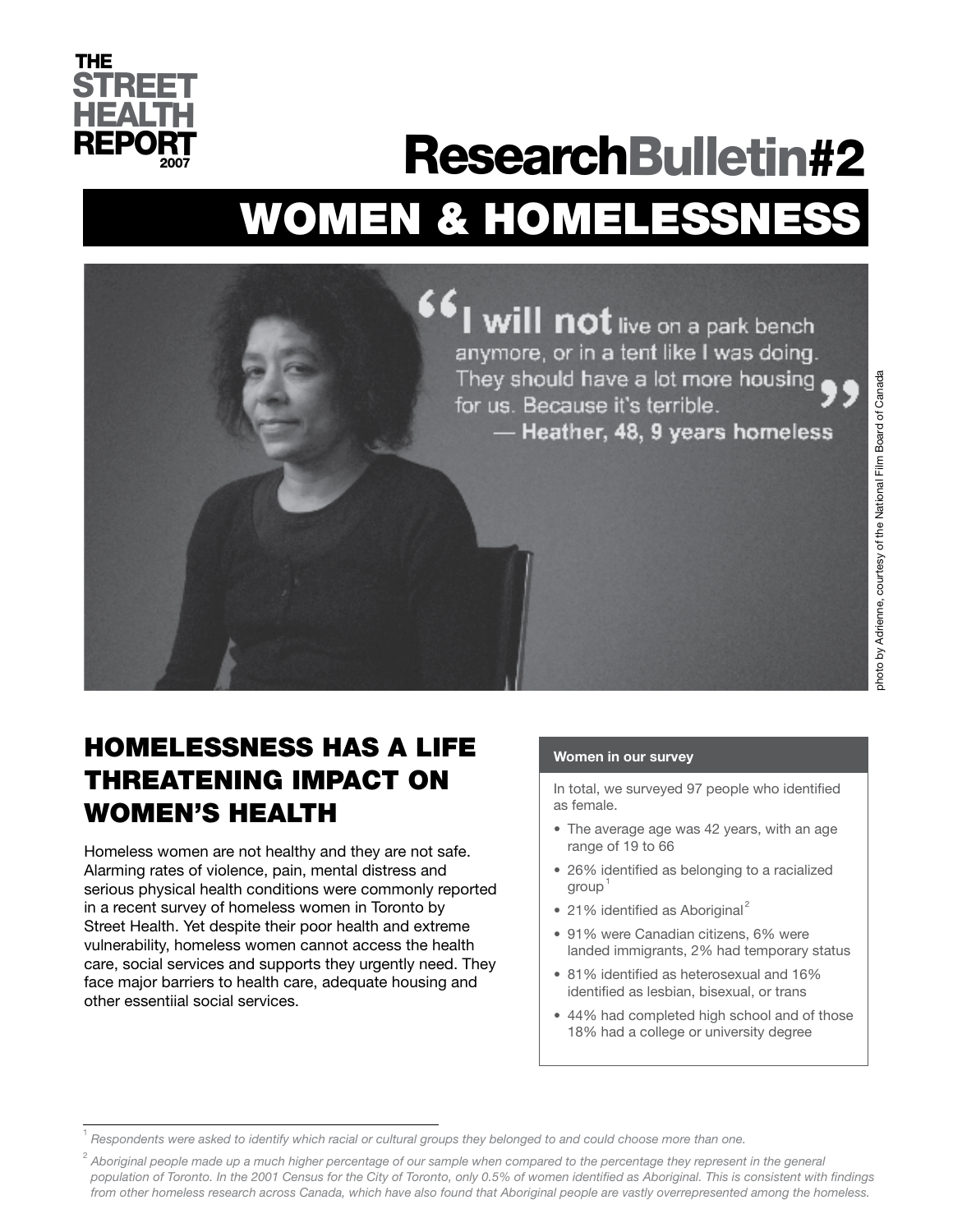

### **PATTERNS OF HOMELESSNESS**

"You can't get out of poverty, no matter how you try. Nothing works together. They have systems but they don't work together. Believe me, I have tried every possible way but you can't. For three years I've been going around in a circle. And I can't get out of it. I'm very resourceful, I'm intelligent and I'm not lazy. I'm sure people give up but I keep going." – Survey Respondent

#### **For women in Toronto, homelessness is not a short-term crisis.**

• Women in the study had been homeless an average of 3 years

#### **Homeless women live in extreme poverty. Although few women cited formal employment as a source of income, only half receive government income supports.**

- 42% reported that they lived on \$2,400 or less per year
- 10% are employed: 2% work full-time, 5% work part-time and 3% reported doing casual or piece work
- 7% reported income from sex work and 3% from panhandling
- 23% reported receiving Ontario Works benefits, 24% reported receiving Ontario Disability Support Program benefits, and 5% reported receiving a government pension

#### **Women become homeless and remain homeless due to poverty and because there is a lack of safe, affordable and supportive housing.**

Women gave the following main reasons for becoming homeless<sup>3</sup>:

- Not being able to afford the rent 33%
- Eviction 33%
- Family or relationship breakdown 24%
- Poor housing conditions 12%
- Lack of safety 18%

Women gave the following main reasons for why they remained homeless**:** 

- Cost of rent is too high or lack of income 65%
- Lack of suitable housing (unsafe or poor conditions, bad landlords) – 25%
- Physical and mental health conditions 33%

### **THE DAILY LIVES OF HOMELESS WOMEN: DIFFICULT, DANGEROUS AND STRESSFUL**

"I never used to have memory loss, where I would have three hours of not remembering what's happened to me in a day, and it's not drug induced. It's not alcohol induced. Just exhaustion, because you don't know 'Where am I going to sleep tonight?' Or I'm at some house and I can't go to sleep because I don't know what's going to happen from minute to minute. You're sleeping with one eye open. I had clumps of hair coming out." – Survey Respondent

#### **Homeless women do not get enough shelter, sleep or food.**

- 50% said they had not been able to access a shelter bed at least once in the past year, on average 24 times
- 35% reported getting less than 6 hours of sleep each night
- 43% reported going hungry at least one day per week

#### **Homeless women have difficulty taking care of basic health needs and hygiene routines.**

- 34% reported difficulty getting their clothes washed
- 27% reported difficulty finding a place to bathe
- 33% reported difficulty finding a place to use the bathroom
- 32% found it difficult to obtain pads and tampons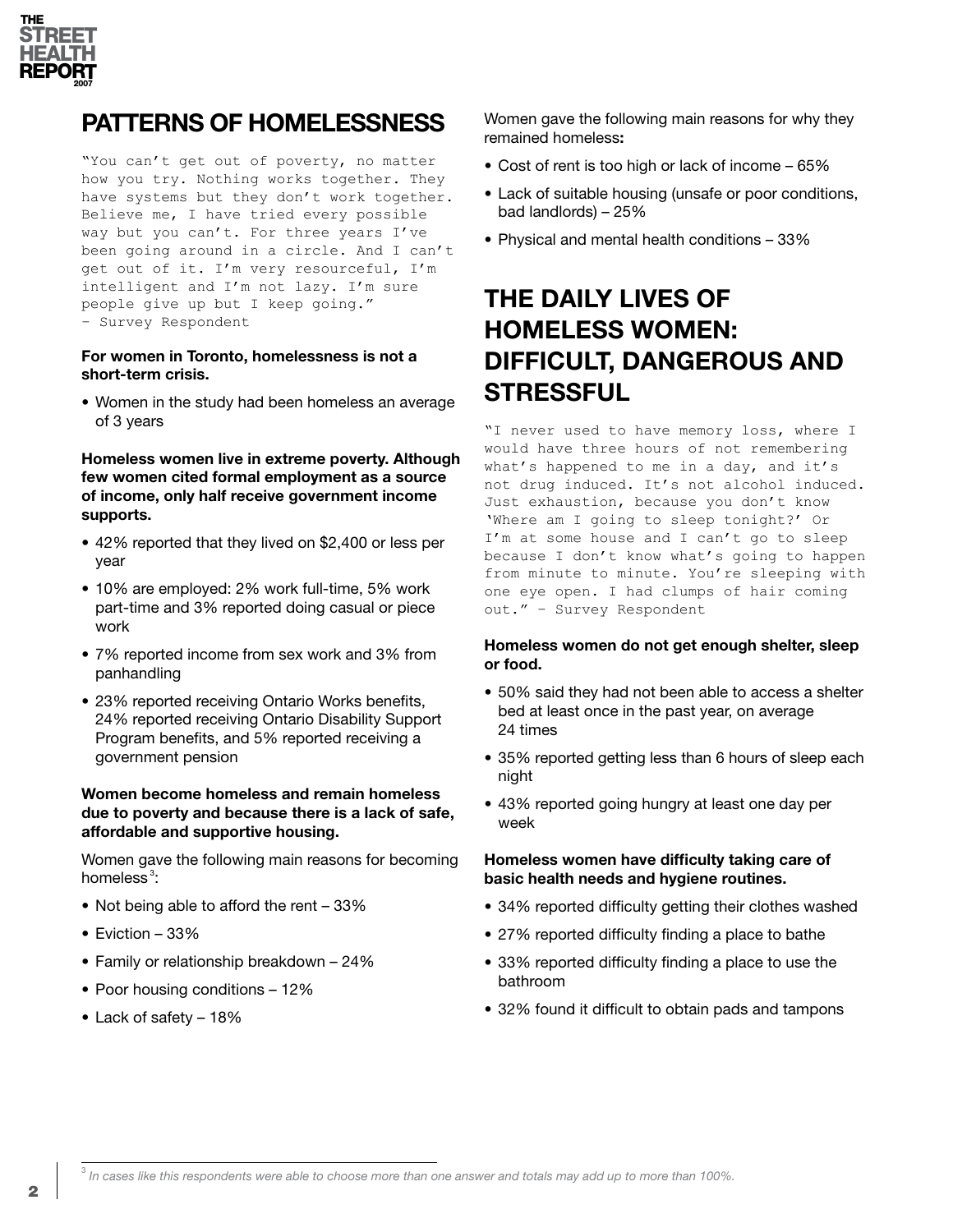"It's so hard, so hard. I almost gave up so many times – I almost did. It's so nice when someone treats you like a human being. If I don't get a home soon, I'll end up at the mental hospital. Being homeless is driving me crazy." – Survey Respondent

#### **Homeless women are exposed to high levels of violence.**

- 37% had been physically assaulted in the past year
- 21% had been sexually assaulted or raped one or more times in the past year

#### **Homeless women live with extreme pain, exhaustion, and constant stress.**

- 20% reported that they are usually in severe pain
- 68% reported living with extreme fatigue
- 58% experienced high levels of stress on a daily basis

#### **Homeless women experience serious mental distress.**

In the past year:

- 58% said they had experienced trouble understanding, concentrating, or remembering
- 68% experienced serious depression
- 64% experienced serious anxiety or tension
- 12% had tried to commit suicide

The circumstances and living conditions of homelessness are both a barrier and a threat to women's health. Lack of access to healthy food and sleep impacts physical health, psychological well being and energy levels. Personal hygiene was a critical and constant issue for homeless women. The inability to maintain personal hygiene not only has an impact of physical health, but also seriously impacts feelings of self-worth and undermines women's ability to maintain their dignity while homeless.

The staggering levels of violence experienced by women who are homeless reveal the vulnerable position that poverty puts women in and the lack of safety homeless women must live with everyday. Violence has a broad range of negative physical and psychological effects. The high levels of pain reported by women suggest that many have injuries, disabilities or medical conditions that are not being diagnosed or treated.

The stress reported by women can compromise the immune system over long periods of time and makes them more susceptible to a range of other health conditions. High rates of depression, anxiety, and suicide attempt are a reflection of the extremely harsh reality of homeless women's lives and the lack of hope that many homeless women experience.



ohoto by Keneisha, courtesy of the National Film Board of Canada photo by Keneisha, courtesy of the National Film Board of Canada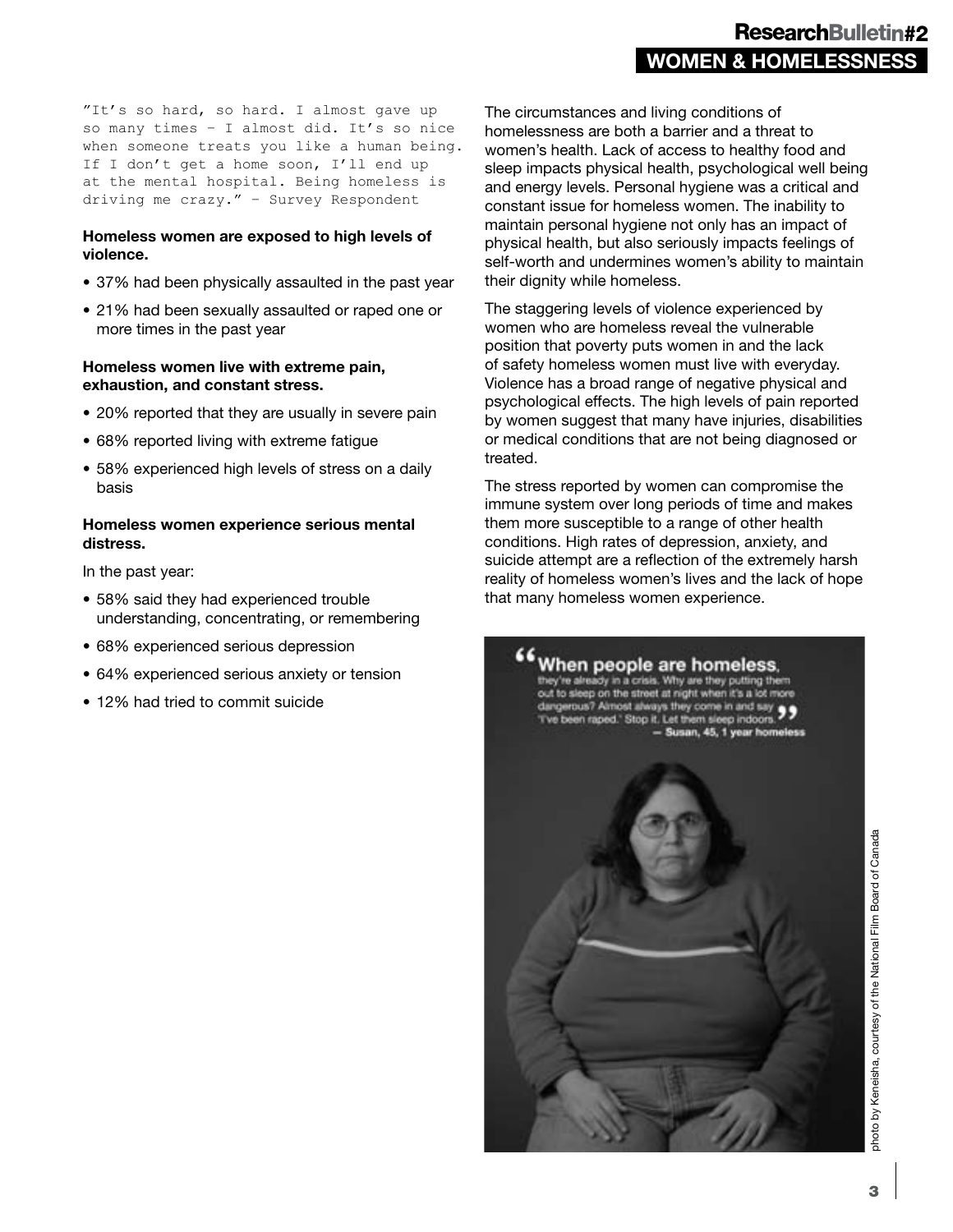

# **HEALTH STATUS: THE HEALTH OF HOMELESS WOMEN IS ALARMING**

"Well, I have a heart problem. So I usually have a lot of chest pains. Right now I can't hold down a job because I can't do much. It's too strenuous for me to do anything because I get tired too quickly and my chest gets very congested where I can't breathe. And I have a lot of stomach pains and just yesterday I got an x-ray for my spine. I got spinal pain." – Survey Respondent

Homelessness is a life-threatening condition for women. Women who are homeless live with high rates of chronic physical health conditions, acute illnesses and mental health issues. Women in our study reported high rates of a number of serious health conditions and have much worse health than women in the general Canadian population. Other research has shown that homeless women aged 18 to 44 are 10 times more likely to die than women of the same ages who had homes $^4$ .

**84% of homeless women reported having at least one serious physical health condition<sup>5</sup> .**

**Chronic or ongoing physical health conditions** *Homeless women in our survey compared with women in the general Canadian population*

|                                                           | <b>Homeless</b><br>Women | General<br>population |
|-----------------------------------------------------------|--------------------------|-----------------------|
| Arthritis or Rheumatism*                                  | 50%                      | 20% 6                 |
| Allergies other than<br>food allergies*                   | 50%                      | $31\%$ <sup>6</sup>   |
| Migraines*                                                | 43%                      | $15\%$ <sup>6</sup>   |
| Liver disease*                                            | 26%                      | 10% 7                 |
| Asthma <sup>*</sup>                                       | 33%                      | $10\%$ <sup>6</sup>   |
| Problem walking, lost<br>limb, other physical<br>handicap | 33%                      | n/a                   |
| Chronic Obstructive<br>Pulmonary Disease (COPD)*          | 29%                      | 1%                    |
| <b>Hepatitis C</b>                                        | 24%                      | n/a                   |
| Anemia                                                    | 23%                      | n/a                   |
| Stomach or<br>Intestinal Ulcers*                          | 23%                      | $3\%$ <sup>6</sup>    |
| Heart disease*                                            | 20%                      | 4% 6                  |
| High blood pressure                                       | 20%                      | 16% 6                 |
| Diabetes*                                                 | 16%                      | $4\%$ <sup>6</sup>    |
| Epilepsy                                                  | 10%                      | n/a                   |
| Inactive or<br>latent Tuberculosis                        | 9%                       | n/a                   |
| Heart attack in lifetime                                  | 8%                       | n/a                   |
| Stroke in lifetime                                        | 6%                       | n/a                   |
| Cancer                                                    | 4%                       | $1\%$ <sup>6</sup>    |
| Fetal Alcohol Spectrum<br><b>Disorder</b>                 | 4%                       | n/a                   |
| <b>Congestive Heart Failure</b>                           | 2%                       | n/a                   |
| <b>Hepatitis B</b>                                        | 2%                       | n/a                   |
| <b>HIV positive</b>                                       | 1%                       | n/a                   |
| <b>AIDS</b>                                               | 1%                       | n/a                   |

*\*statistically significant difference* 

*n/a = data not available*

7  *Canadian Liver Foundation. 2008. Telephone Communication, May 22, 2008. Toronto.*

<sup>4</sup> *Cheung AM and Hwang SW. 2004. Risk of death among homeless women: a cohort study and review of the literature. Canadian Medical Association Journal. 170(8): 1243-1247.*

<sup>5</sup>  *A "serious physical health condition" was defined as any of 22 serious conditions, including: cardiovascular and respiratory diseases, hepatitis and other liver diseases, gastrointestinal ulcers, diabetes, anemia, epilepsy, cancer and HIV/AIDS.*

<sup>6</sup>  *Source: Statistics Canada. Canadian Community Health Survey (CCHS) Cycle 3.1 (2005). This analysis is based on Statistics Canada's Canadian Community Health Survey, Cycle 3.1 (2005), Public Use Microdata File, which contains anonymized data. All computations on these microdata were prepared by Street Health and the responsibility for the use and interpretation of these data is entirely that of the authors.*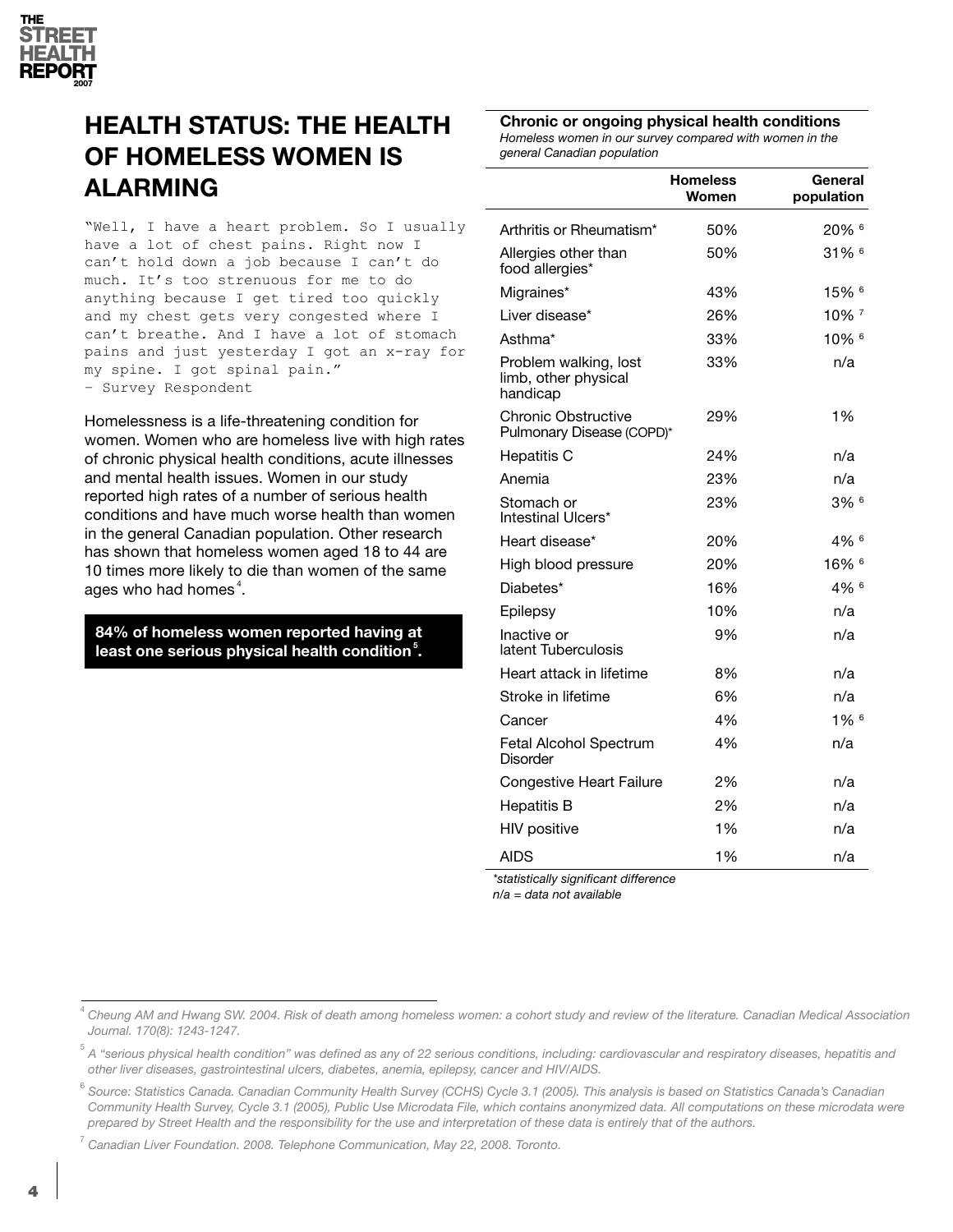Homeless women in our study had significantly higher rates for almost all physical health conditions where comparable data for women in the general population was available. For example, our results show that homeless women are:

- **5 times as likely to have heart disease**
- **3 times as likely to have asthma**
- **2 ½ times as likely to have arthritis or rheumatism**
- **4 times as likely to have diabetes**

"I'm supposed to be on a special diet and I can't at the shelter have the things I'm supposed to eat. I'm lactose intolerant and I'm supposed to have high protein food. And you don't really have much of choice." – Survey Respondent

There are also some acute health issues that homeless women commonly experience. These issues are related to the unique and difficult living circumstances of homelessness which include violence and injury, crowding and prolonged exposure to the elements.

| Acute or episodic physical health<br>issues reported by women |     |
|---------------------------------------------------------------|-----|
| in the past year                                              | %   |
| Foot problems                                                 | 43% |
| Bed bug bites                                                 | 25% |
| Pneumonia                                                     | 24% |
| Seizure                                                       | 13% |
| Skin infection, skin sores or ulcers                          | 13% |

#### **55% of homeless women reported having a mental health diagnosis.**

Although more than half of all homeless women had received a diagnosis for a mental health issue at some point in their lifetime, the most common mental health diagnoses were depression and anxiety. This does not support the stereotype of the mentally ill homeless person who suffers from psychosis and wants to live on the street.

| <b>Mental health conditions</b><br>Most common mental health diagnoses<br>reported by homeless women in our survey | %   |
|--------------------------------------------------------------------------------------------------------------------|-----|
| Depression                                                                                                         | 29% |
| Anxiety                                                                                                            | 19% |
| Post-traumatic<br>stress disorder                                                                                  | 10% |
| Bipolar (manic depressive)                                                                                         | 10% |
| Addiction to drugs or alcohol                                                                                      | 6%  |
| Schizophrenia                                                                                                      | 4%  |

Mental health problems do not directly cause homelessness. People with mental health issues can become homeless when they lack income stability and appropriate supports. Many of the factors that compromise mental health, such as instability, social isolation and violence are also part of the daily reality of homelessness. For people who experience mental health problems, these problems may worsen, or be amplified by the everyday traumas experienced due to homelessness.

**Compared to homeless men, homeless women in our survey are:**

- **10 times more likely to be sexually assaulted**
- **• More likely to have serious physical health problems**
- **Twice as likely to have received a mental health diagnosis**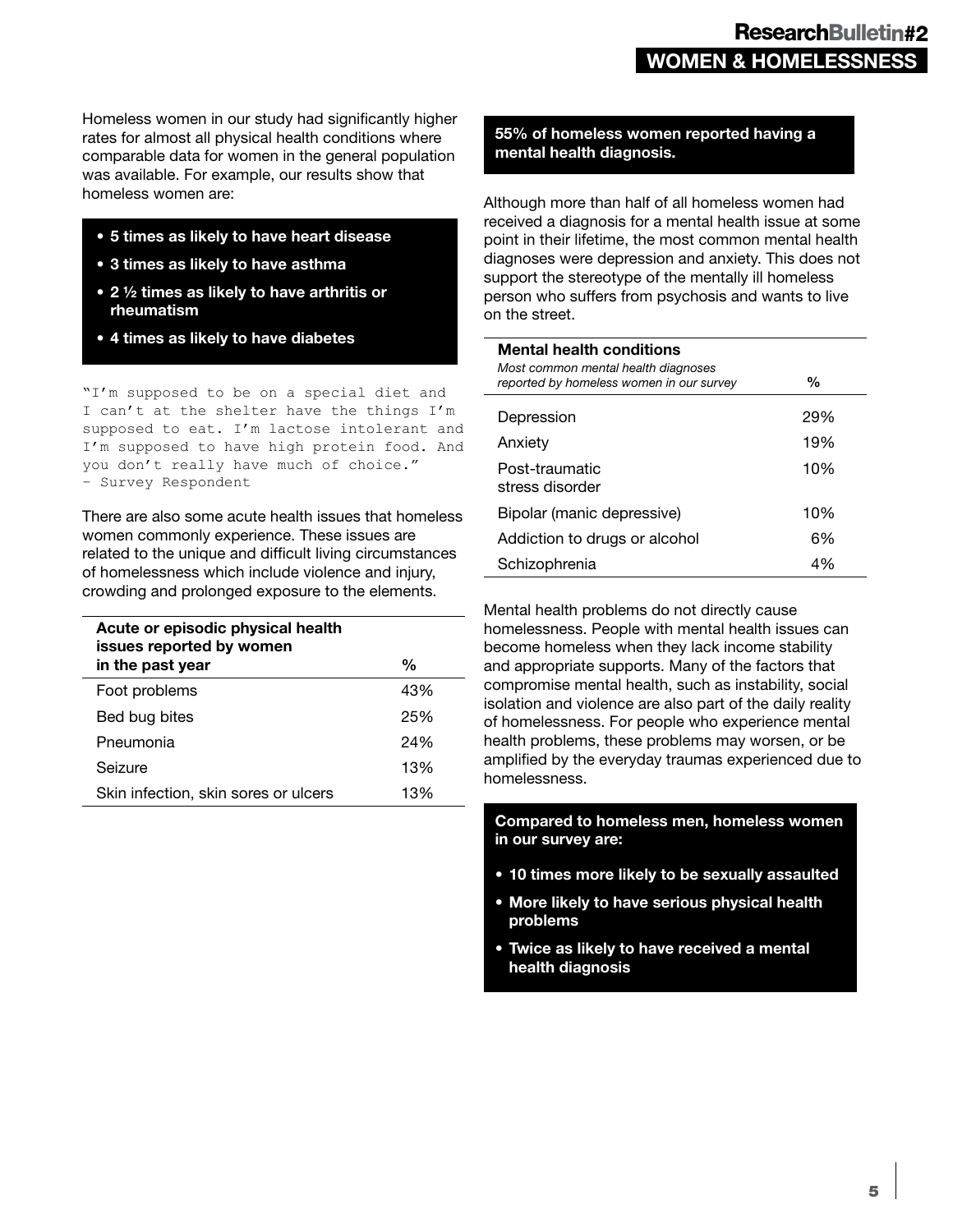

# **ACCESS TO HEALTH CARE: HEALTH CARE SERVICES ARE NOT MEETING HOMELESS WOMEN'S NEEDS**

"It's discrimination. They do treat you differently because you're homeless. Who the hell are you? You're nobody. You don't have a place to stay, you're nobody." – Survey Respondent

#### **Many homeless women do not have a stable source of primary health care. They have far worse access to family doctors than women in the general population.**

- 29% have no regular source of health care or use the emergency department as their usual source of care
- 56% do not have a family doctor (compared with only 10% of women in the general Canadian population)

#### **Hospitals are a frequently used source of health care for homeless women.**

- 61% had visited a hospital emergency department in the past year, on average 4 times
- 24% had been hospitalized at least one night

#### **Homeless women have many unmet health care needs, including post-natal care and access to substance use programs.**

- 14% said they have had a baby while homeless. Of those, 23% had been discharged from the hospital after giving birth without having any place to go
- 21% of women who used alcohol or drugs had tried to access detox or treatment in the past year, but were not able to

#### **Homeless women have poor access to medications and important preventive health care services.**

- 42% did not have a drug benefit card
- 60% had not been able to obtain needed prescription medications in the past year
- 38% of women over age 40 had never had a mammogram
- 59% of all women had not had a pap test in the past year

#### **Homeless women face discrimination by health care providers when attempting to access health care**

- 47% said they had been judged unfairly or treated with disrespect by a health care provider in the past year
- The most common reasons women felt they were discriminated against were because they were homeless (cited by 71%), because of their use of drugs or alcohol (48%), because of their gender (26%), and because of their race/ethnic background (21%)

#### **Many women can't follow health care advice because of their difficult living circumstances and because of poverty.**

• 42% said that they had not been able to follow their health care provider's advice or treatment plan in the past year. Of those, 83% said that their living situation wouldn't allow it or it was too difficult to do and 23% said that the advice or treatment plan cost too much

Access to a stable primary health care provider who knows your medical history and with whom you feel comfortable is very important, especially for women who may have been traumatized in the past by figures of authority. At best, poor treatment by health care providers means that many homeless women do not have their health problems adequately addressed. At worst, some homeless women are being retraumatized in the process of seeking help for their health issues.

Good health requires more than a doctor's visit yet health advice or treatment plans can be difficult to follow when homeless. For example, having to take medications with food would be difficult for the many women in our survey who reported high rates of hunger.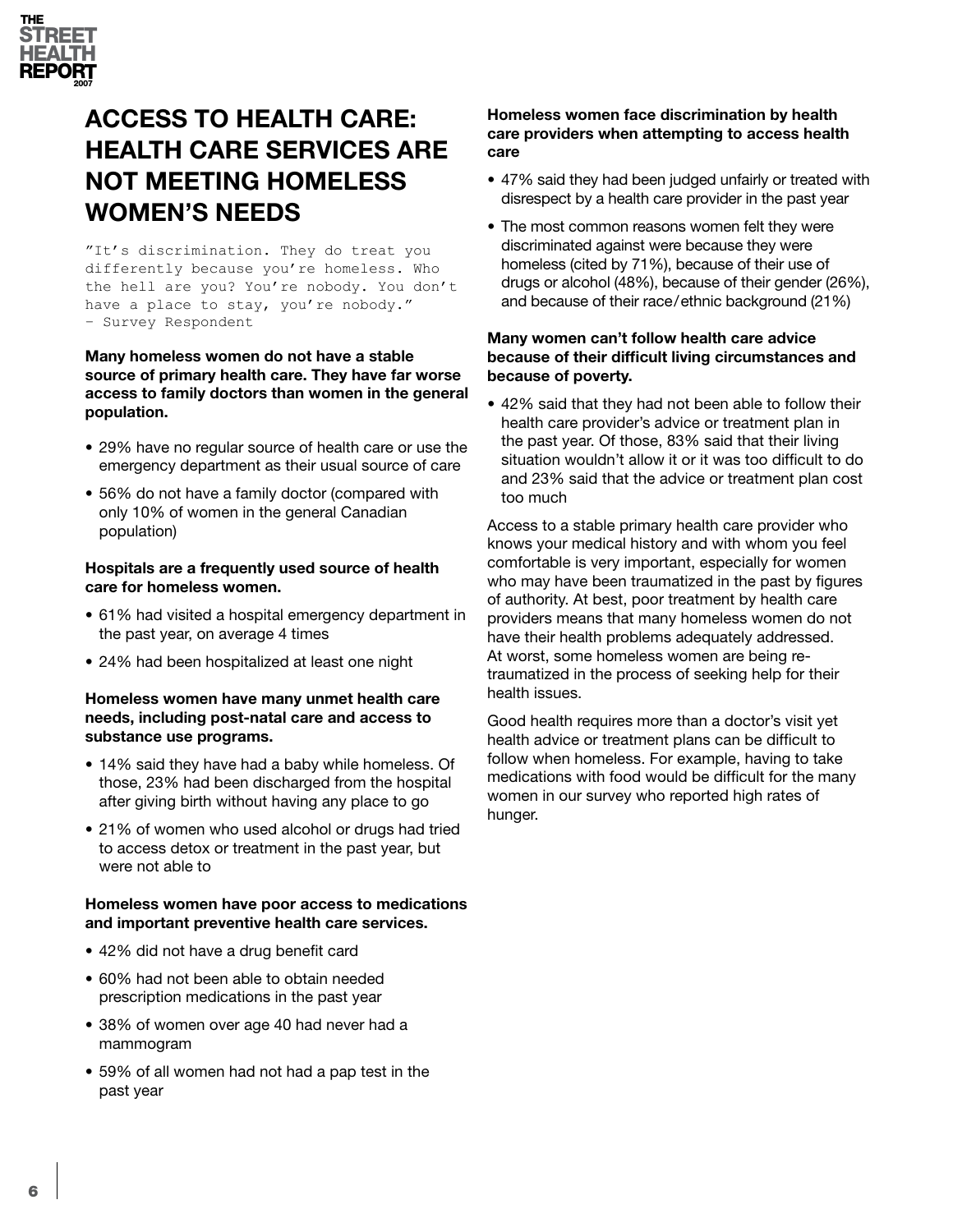### **WOMEN & HOMELESSNESS** ResearchBulletin#2



#### **Women's Homelessness: A Common Occurrence**

The impact of homelessness on women's health is addressed in more detail in a 2002 qualitative report by Sistering and the Toronto Community Care Access Centre called *Common Occurrence: The Impact of Homelessness on Women's Health*.

The women who were surveyed for this study are among the more visibly homeless. In addition to people who use shelters or sleep outside or in places not intended to for human habitation, homelessness also includes a continuum of people who are less visibly homeless but who live in poor housing or overcrowded conditions and people with low incomes who are at risk of becoming homeless. Homeless women are often less visibly homeless than men because they are more likely to double up with friends or relatives or move between temporary situations. This type of homelessness is often referred to as 'hidden' homelessness.

*Common Occurrence* explores the continuum of women's homelessness and documents the serious impact that visible and hidden homelessness has on women's emotional, mental, spiritual and physical health. Information for this report was gleaned through interviews with 126 homeless women in 14 languages, and 38 social service agency representatives. For more information please visit www.sistering.org.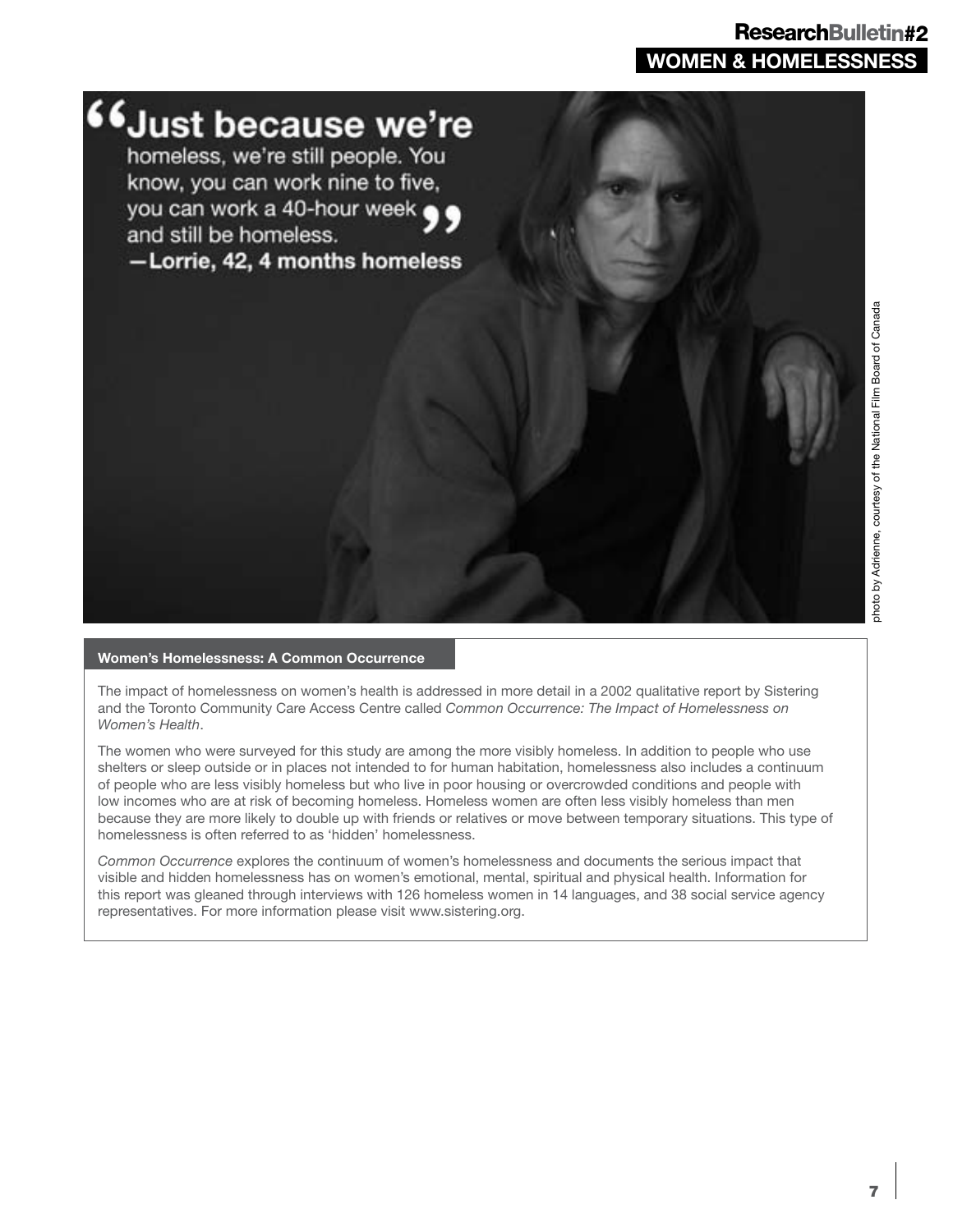

# SOLUTIONS

"If people were housed, they could take care of their medical problems more easily. There's all these condominiums going up all the time. Can they put up housing for the homeless, like just a couple, okay?" – Survey Respondent

Homelessness has a devastating impact on women's health and well being. Immediate action is needed to address poverty and the of lack safe, affordable housing which underlie homelessness and the distressing rates of illness, violence and mental distress experienced by homeless women.

The recommendations below are aimed at improving the health of homeless women and eliminating homelessness.

### **INCOME**

"Welfare doesn't give you enough money to survive, to get out of it. I was on welfare, I was living in a room for \$510 and they gave me \$520 in welfare. I never managed to survive for a month without not having food for a few days." - Survey Respondent

The women in our survey live in extreme poverty: 42% live on less than \$200 per month. Our survey found that women become homeless and stay homeless largely because of poverty. Income is a major determinant of health and was cited throughout the study as a barrier that prevented women from accessing health care and maintaining good health. Ensuring that women have adequate incomes will improve their health and reduce homelessness.

- 1. The Ministry of Community and Social Services should **raise benefit levels** for Ontario Works and the Ontario Disability Support Program by at least 40% (to reinstate the 23% cut made in the 1990s and adjusted to reflect a current minimum standard of living), then index and adjust rates annually to meet this minimum standard of living.
- 2. The Ontario Ministry of Labour should **raise the minimum wage rate** to \$10 an hour immediately, then index and adjust the wage annually to meet a minimum standard of living.

# **HOUSING**

"I want a door that locks, that's secure and safe. I can work with anything as long as it's got that – I can make it home." – Survey Respondent

Women need housing in order to stabilize their lives and be healthy. Ensuring that women have access to affordable and safe housing in neighbourhoods where they feel comfortable will both reduce the number of homeless women and prevent more women from becoming homeless. Many homeless women have physical and mental health issues, indicating a strong need for supportive housing to help address their specific needs.

- 3. The City of Toronto and Toronto Central Local Health Integration Network, with adequate funding from the Governments of Canada and Ontario, should increase the availability of **women-only supportive housing** designed to accommodate women with physical and mental health needs, as well as harm reduction housing, which supports women with alcohol and other substance use issues.
- 4. The City of Toronto, with adequate funding from the Governments of Canada and Ontario, should **increase the availability of affordable and adequate housing** in Toronto. This should include the construction of new affordable homes, improvements to sub-standard existing social housing to make it safer for women, and rent supplements that follow the individual rather than the housing unit.
- 5. The City of Toronto department of Shelter, Support and Housing Administration should give **women who have children high priority on the social housing wait list** whether they live with these children or not, to prevent women from losing custody of their children because they lack adequate housing, and to assist women in regaining custody of their children.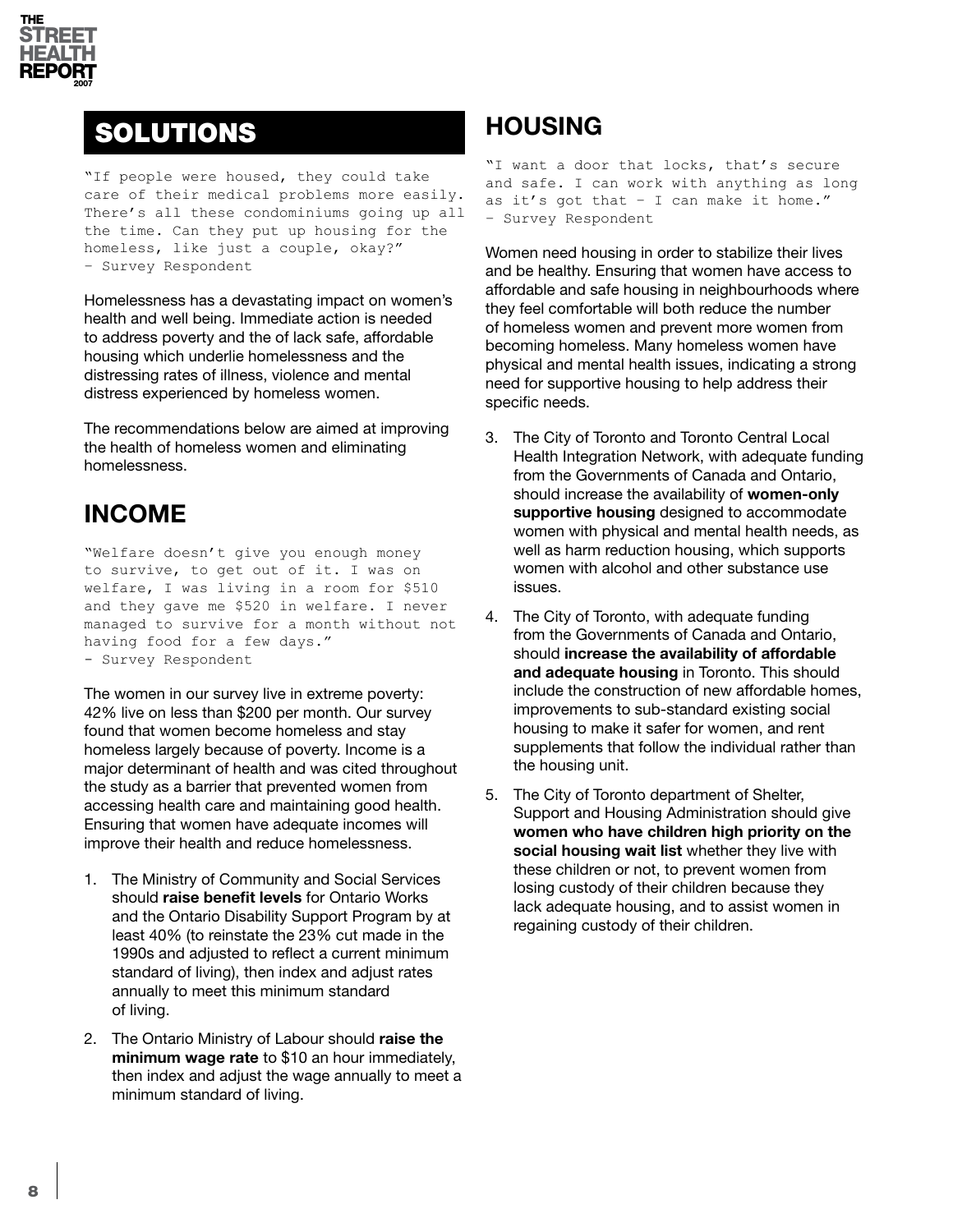### **CHILD CARE**

"The hardest part [about being homeless] for me is thinking about my son and where he's at … " – Survey Respondent

"As a single mother I have had to struggle for both me and my child. Yes, I've worked and I'm a hard worker. But sometimes it just doesn't pay the rent." – Survey Respondent

Although our survey captures predominantly the experiences of women living in single adult shelters, the experience of being a low-income parent came up frequently throughout the survey. Few women cited formal employment as a source of income and other research has shown that women with children are less likely to work after they become homeless<sup>8</sup>. A universal system of publicly funded early childhood education and care for all children and families is needed. In the short term, adequate child care supports will reduce homelessness for women and their children by increasing women's access to education, training and employment.

- 6. The Ministry of Children and Youth Services and the City of Toronto should increase the number of **subsidized day care spaces** for low-income parents and **extend the period of childcare subsidy** for women looking for employment.
- 7. The Ministry of Children and Youth Services should adequately fund existing community-based advocacy programs and create additional ones to **support low-income parents who need help to navigate the child welfare system**. This could include a support group for parents needing to understand child welfare practices, as well as supportive accompaniment to legal appointments and court appearances.

### **HEALTH CARE**

"I believe the health care system could use some changes. I think they need to implement more social workers and take an interest in the mental well-being of people." – Survey Respondent

"It's like a walk-in clinic for homeless at the community health centre. They care. Even the secretaries – there's thousands of patients and you walk in and they know your name, you know? Never ask you – 'oh, can I have your health card?' again. No, you just go on in." – Survey Respondent

Homelessness has a devastating impact on women's health. Eighty-four percent (84%) of the women in our survey reported having at least one serious physical health condition, which is significantly higher than their male counterparts, 70% of whom reported the same. Although our study did not interview women at violence against women shelters, it is clear from our findings that violence is an issue for many homeless women, regardless of where they access services.

Despite their poor health status, homeless women cannot access the health care they need. They often receive health care advice they are unable to follow because of their living circumstances and they often face discrimination from health care providers. There is an immediate need to address the barriers in the health care system for women.

- 8. The Ontario Ministry of Health and Long-Term Care and Toronto Central Local Health Integration Networks should adequately fund and **expand comprehensive, multidisciplinary, low-barrier models of health care**, such as family health teams and community health centres. These services should: provide easy access for homeless women through practices such as unscheduled walk-in hours and no health card requirements; include expanded community health work such as outreach, harm reduction, case management and counselling; and offer services during evenings and on weekends.
- 9. The Ontario Ministry of Health and Long-Term Care and Toronto Central Local Health Integration Network should provide funding to **increase the number of women-only drug and alcohol detox beds** in Toronto, as well as residential treatment options for women with addictions. This should include detox beds that are medically supervised.

<sup>8</sup> *Decter, Ann. 2007. Lost in the shuffle: The impact of homelessness on children's education in Toronto. Toronto: Community Social Planning Council of Toronto.*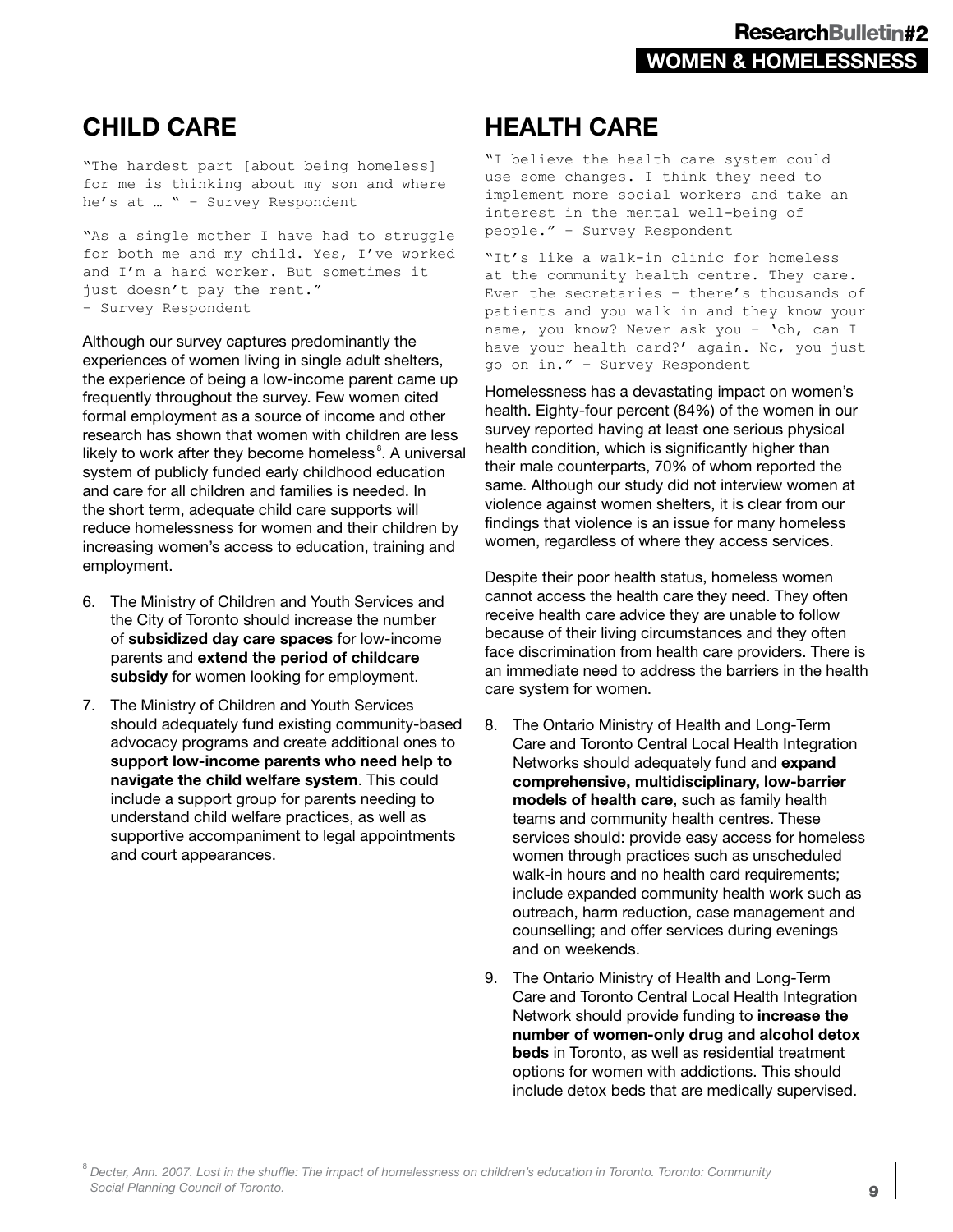

- 10. The Ontario Ministry of Health and Long-Term Care should develop education and training programs to increase awareness and capacity among health care providers to enable them to provide **trauma informed service delivery**, which takes into account knowledge about the physical and emotional impact of trauma and incorporates appropriate strategies for providing services.
- 11. The Ontario Ministry of Health and Long-Term Care, Toronto Central Local Health Integration Network and Toronto Public Health should collaborate to establish hospital/community, multidisciplinary models of practice that **provide pre/post natal and well baby care specifically for homeless and low-income women**. Dedicated nurse specialists should coordinate these models of shared care within hospitals and on an outreach basis at shelters and communitybased clinics.

**Until income, housing security and other broad social causes and amplifiers of homelessness for women are adequately addressed, there is an immediate need to improve emergency services for women who are homeless.**

### **SHELTERS & DROP-INS**

"You are not in control of yourself anymore. At the shelter I am at now it's difficult because we have to get up five days a week at 7 and at 9:30 we have to be out of the shelter but then we have to be back at 3 o'clock in the afternoon." – Survey Respondent

The living conditions of homeless women are a major contributing factor to their poor health and well-being. One of the reasons for this is a shortage of services and programs for homeless women in Toronto. Of the approximately 2,500 single adult shelter beds in the City, only about 725 are for women<sup>9</sup>. It is evident from our study findings that there is a connection between lack of access to shelter and the victimization of women. Many women in the study expressed the need for more flexibility and control over daily routines in shelters, as well as the need for more emotional and social support. Allowing for more autonomy and reducing social isolation are key to enabling homeless women to participate more fully in society.

Racialized women were underrepresented in our sample compared with the population and with poverty rates in Toronto, which are disproportionately racialized. This raises questions as to where these women are accessing support.

- 12. The City of Toronto and the federal government's Homelessness Partnering Strategy should provide adequate funding to ensure that **communitybased meal programs can expand their hours, year-round, and increase the quantity and quality of food served** so that women who are homeless have access to three nutritious meals a day, seven days a week.
- 13. The City of Toronto and the federal government's Homelessness Partnering Strategy should provide adequate funding so that drop-ins can **expand the number and hours of service of women-only drop-ins, year-round**, so that women who are homeless always have a safe, indoor space to connect with other people. Drop-ins should be funded to provide skills training as well as activities that decrease isolation and help women connect with each other and to their communities. This could include peer support groups, community gardens, and cooking cooperatives. It should also include night-time drop-ins for women who do not use shelters or who work at night, so that they too have a safe space to spend time and access other services.
- 14. The City of Toronto should providing adequate funding to **improve and enforce shelter standards** to address issues such as overcrowding, safety, and nutrition. Provide **additional women-only shelters and adapt existing shelters** so that they are more flexible, less institutional, and designed to better support the well being of women and accommodate their health needs, including more shelters with private rooms. This should also include more shelters that operate from a harm reduction philosophy, as well as harm reduction shelter programs like the Seaton House Annex program for men. The 3-month maximum stay policy should be eliminated at shelters where it still exists.

<sup>9</sup>  *City of Toronto. 2008. Toronto Shelter, Support & Housing Administration. Guide to Services for People Who Are Homeless '08. Toronto: City of Toronto.*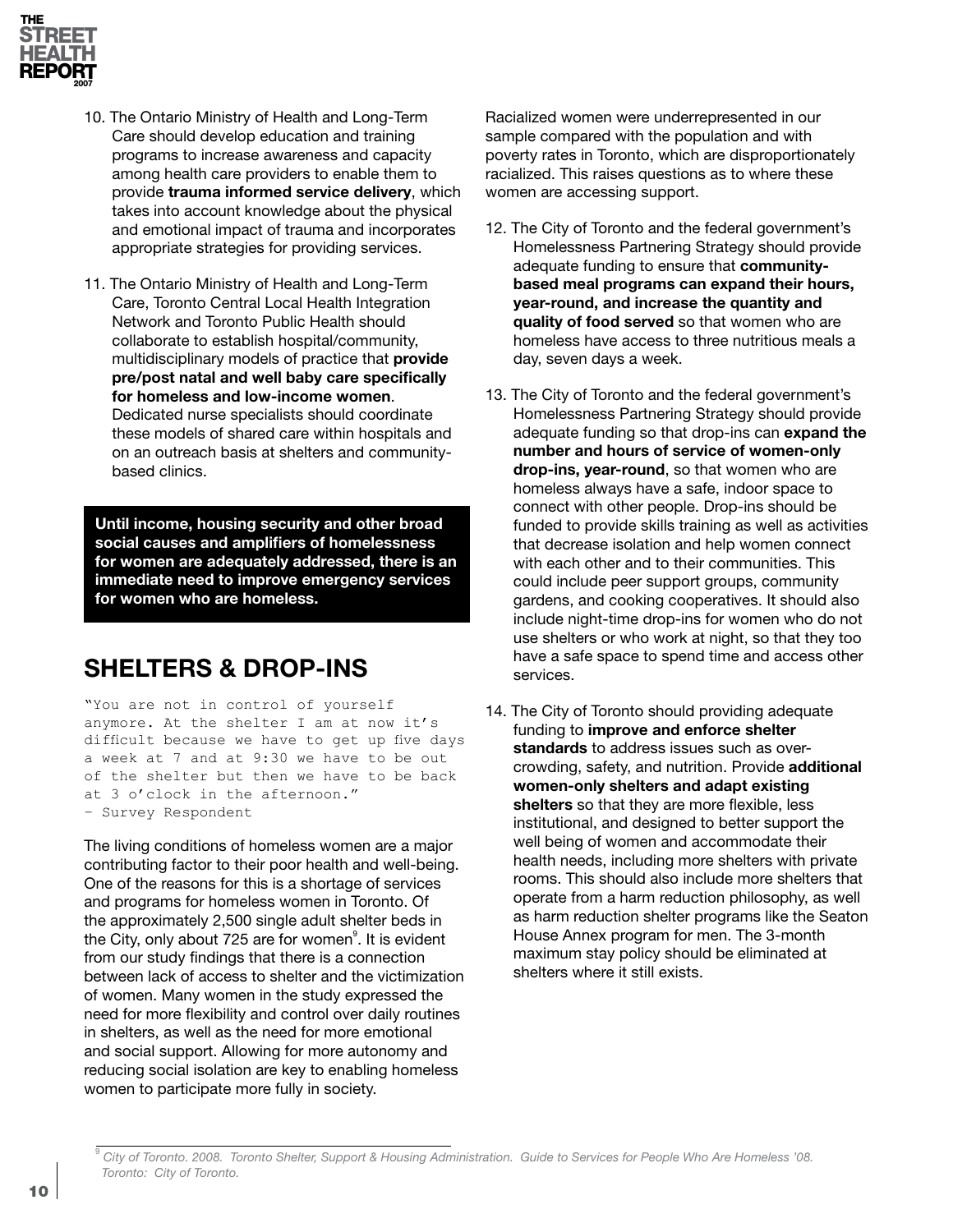### **WOMEN & HOMELESSNESS** ResearchBulletin#2



photo by Meghan, courtesy of the National Film Board of Canadaphoto by Meghan, courtesy of the National Film Board of Canada

- 15. The Ontario Ministry of Health and Long-Term Care and the Toronto Central Local Health Integration Network should partner with experienced community-based organizations to increase the number of **community-based caseworkers** who can assist homeless women in navigating various aspects of the health and social service systems, to provide support such as accompaniment to doctor's appointments and negotiating with landlords.
- 16. The Ministry of Citizenship and Immigration should **extend provincial funding for Violence Against Women** programs and services at all shelters, drop-ins and community-based agencies serving women at the same level as violence against women shelters, to enable them to also provide trauma counselling and support services for women.
- 17. In an effort to make homeless services more accessible to immigrant and racialized women, the City of Toronto and the federal governments Homelessness Partnering Strategy should fund and require drop-ins and shelters to:
	- create language specific staff positions
	- fully implement anti-oppression and cultural competency into their practices
	- expand or create service partnerships with immigrant settlement services
	- develop outreach programs to reach hidden homeless women who are not accessing services, many of whom are racialized and immigrant women